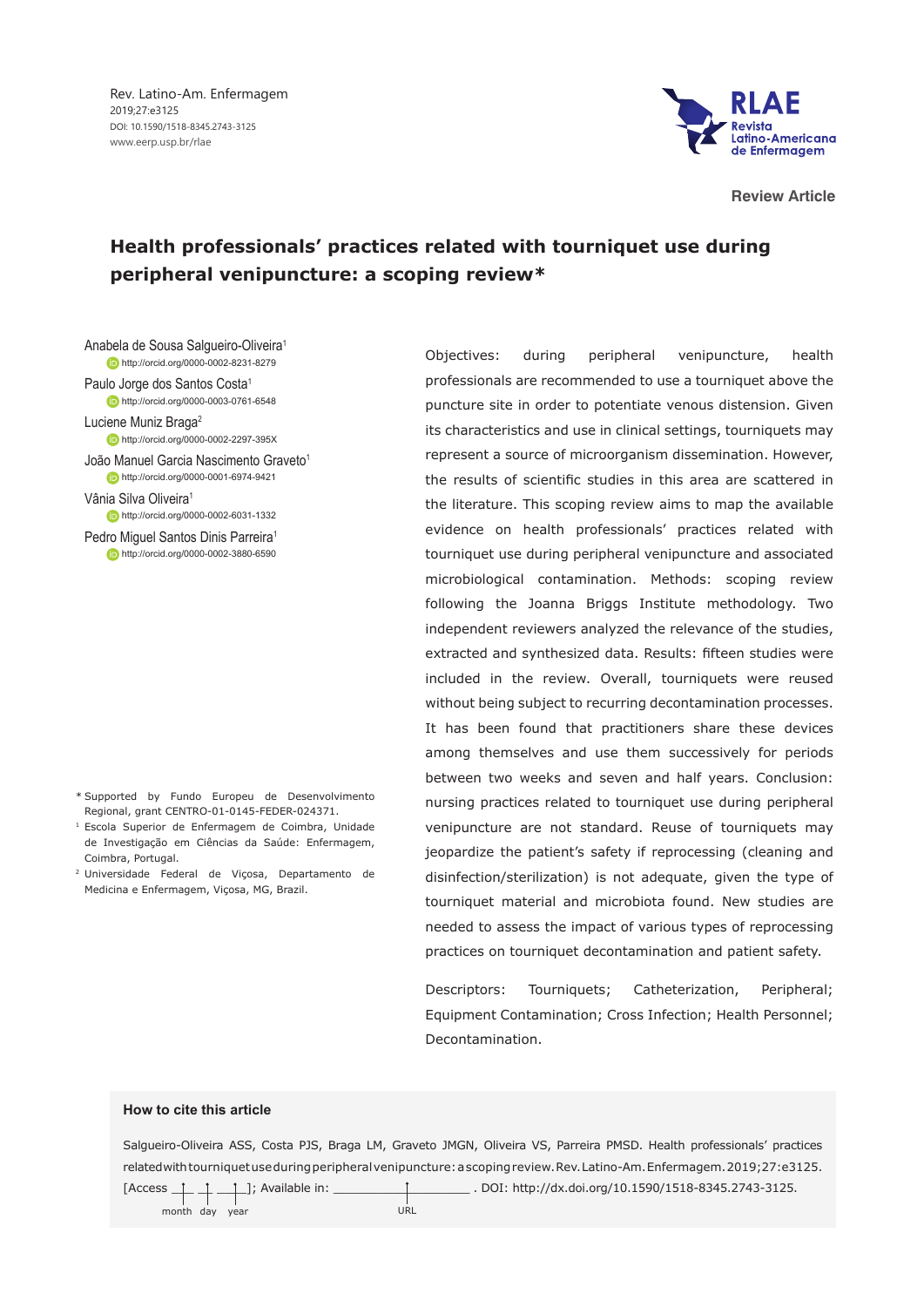## **Introduction**

Peripheral venipuncture, for the catheterization of a vascular access or blood collection, constitutes one of the most frequent and invasive clinical procedures perform in healthcare settings $(1-3)$ . In order to stop blood flow and promote vascular distension, the use of a tourniquet for a period not exceeding 60 seconds is recommended<sup>(4)</sup>. For this purpose, these medical devices should be applied at a distance of 5 to 10 centimeters above the desired puncture site<sup>(5)</sup>.

Medical devices contamination is a major public health concern, since their extensive reprocessing and reuse between patients may hamper the care provided<sup>(6)</sup>. Several studies show that highly portable medical devices, such as tourniquets, are associated with high contamination rates, often linked with bacterial cultures that are multidrug resistant to conventional antibiotic therapy<sup> $(7-9)$ </sup>. However, there is evidence pointing to a wide gap between health professionals knowledge and practices in this field<sup>(10)</sup>.

Consequently, tourniquets used during peripheral venous puncture may be the source of dissemination of microorganisms, due to the irregular use of these specific medical devices, without complying with specific guidelines(11-12). For this purpose, it is recommended that its manufacturing material presents a low risk of microbial contamination $(11,13)$ . To break this chain of microorganism dissemination, most recent guidelines recommend the use of single-patient tourniquets<sup>(4)</sup>.

After an extensive review of the literature, no studies were found that synthesize the potential contamination of tourniquets used by professionals in procedures involving peripheral venipuncture, identifying inherent practices in their use. Additionally, the authors of the studies found that focused solely on the microbiological contamination of tourniquets identified as a limitation of their work the nonidentification of inherent health professionals' practices in their use $(14-15)$ .

Given this scenario, a scoping review was conducted, guided by the methodology proposed by the Joanna Briggs Institute for Scoping Reviews<sup>(16)</sup>. This review intends to answer the following question: What are the current practices of health professionals related with tourniquet use during peripheral venipuncture, and associated microbiological contamination?

### **Methods**

The synthesis of evidence in systematic reviews is at the center of evidence-based practice $(14)$ . Different objectives and review questions require the development of new approaches, such as scoping reviews, to synthesize evidence in a more effective and rigorous way<sup> $(17)$ </sup>. The scoping review approach was selected because this type of review aims to map the existing evidence underpinning a research area and identify gaps in the existing evidence. It is a preliminary exercise that justifies and informs the development of a systematic literature review<sup>(16)</sup>. This methodology does not aim to analyze the methodological quality of included studies or find the best scientific evidence, but rather map the existing scientific evidence<sup>(16)</sup>.

Using the Participants, Concept, and Context (PCC) strategy, this scoping review included studies that focused on: a) as participants, health professionals with certified competences to perform peripheral venipuncture; b) as the concept, studies focusing on health professional's practices regarding tourniquet use during peripheral venipuncture, with the additional analysis of microbiological contamination; c) all clinical and geographic settings as the context.

The search strategy included published and unpublished studies and was composed of three steps: i) Limited initial search in MEDLINE (via PubMed) and CINAHL complete (via EBSCO), followed by an analysis of text words in titles and abstracts and index terms used to describe the article; ii) Second search using all keywords and index terms identified in the included databases; iii) The references of all articles and reports found in the search were analyzed to identify additional studies. Studies written in English, Spanish, French and Portuguese were considered for inclusion in this review, regardless of the year of publication.

This review included as databases and repositories CINAHL Complete (via EBSCO), Cochrane Central Register of Controlled Trials, Scopus, OpenGrey, Scientific Electronic Library Online, *Repositórios Científicos de Acesso Aberto de Portugal, Portal de Periódicos da Coordenação de Aperfeiçoamento de Pessoal de Nível Superior (Capes)*, and the Joanna Briggs Institute Clinical Online Network of Evidence for Care and Therapeutics. Boolean logic was used with search terms including: (tourniquet OR tourniquets) AND (contamination OR colonization OR colonisation OR organism OR organisms OR infect\* OR bacter\* OR fung\* OR virus OR viral OR viruses OR pathogenic OR pathogens OR yeast OR yeasts OR microorganism OR microorganisms OR spores OR "colony count" OR colonies OR colony OR "colony forming units" OR "colony forming unit" OR microbial OR fomite OR fomites OR cross-contamination OR cross-infection OR "Equipment Contamination").

The relevance of the articles included in the review was analyzed by two independent reviewers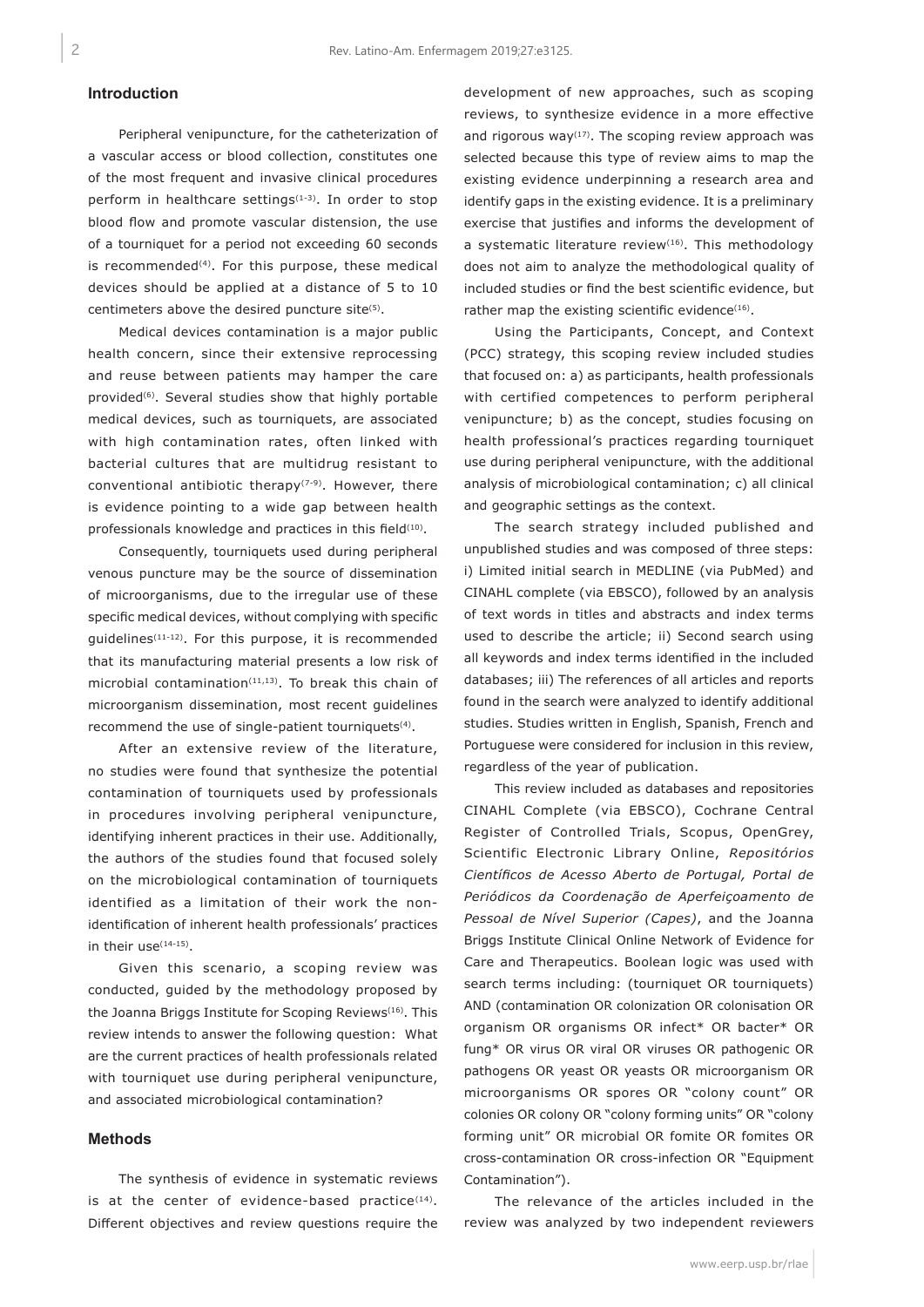based on the information provided in the title and abstract. Whenever the reviewers had doubts about the relevance of a study based on its abstract, the full-text version was obtained. Two reviewers independently examined the full-text version of the articles to check if they met the inclusion criteria. Disagreements between reviewers were resolved through discussion, or by a third reviewer.

The relevance of studies identified in reference lists was assessed based on their title and abstract. Two independent reviewers extracted the data using an instrument designed by the researchers, in line with the objective and question of the review. Disagreements between reviewers were resolved through discussion or by a third reviewer. Whenever necessary, the authors of primary studies were contacted with a view to obtaining more information and/or clarifying data.

#### **Results**

As shown in Figure 1, the search identified 1.587 potentially relevant studies. Of these, 530 were excluded for being duplicates. The remaining 1.057 articles were screened by title and abstract. Of these, 36 articles were included for full-text analysis by two independent reviewers.

Fifteen studies were excluded due to absence of data on health professional's practices regarding tourniquet use during peripheral venipuncture, while six were excluded due to lack of full-text access and author's reply. Therefore, 15 primary studies were included for data extraction and synthesis (Figure 2).



Figure 1 - PRISMA Flow diagram (adapted) of the study selection process. Coimbra, Portugal, 2017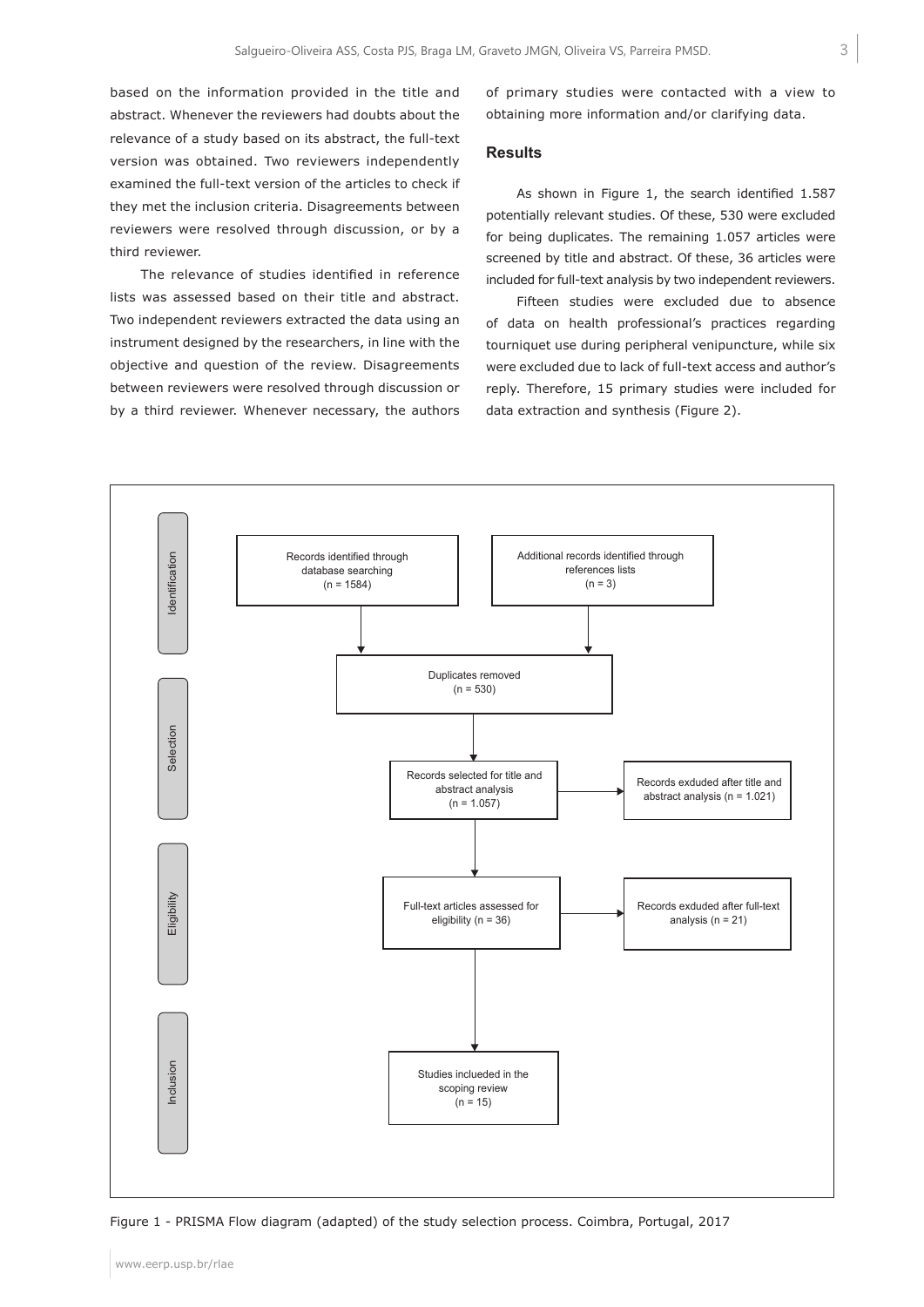| Study                                         | <b>Clinical setting</b>                                                                                                                                                                                                                                   | <b>Tourniquets</b><br><b>Sampled</b> | Tourniquet source (n*)                                                                                                                                                                                                             |
|-----------------------------------------------|-----------------------------------------------------------------------------------------------------------------------------------------------------------------------------------------------------------------------------------------------------------|--------------------------------------|------------------------------------------------------------------------------------------------------------------------------------------------------------------------------------------------------------------------------------|
| Batista et al. <sup>(18)</sup>                | Pediatric and maternity emergency unit,<br>Maternal Intensive Care Unit, Surgical<br>Center, Maternity Unit, Gynecology/<br><b>Obstetrics Clinic and Clinical Analysis</b><br>Laboratory from a Pediatric and Maternity<br>Hospital.                      | 18                                   | Collected from staff nurses (n=6), laboratory technician<br>$(n=4)$ and nursing assistants $(n=2)$ .                                                                                                                               |
| Berman et al. <sup>(19)</sup>                 | Veterans Affairs Medical Center.                                                                                                                                                                                                                          | 24                                   | Collected from medical house staff and phlebotomists.                                                                                                                                                                              |
| $Costa^{(20)}$                                | Four acute medical wards from a large<br>tertiary public hospital.                                                                                                                                                                                        | 34                                   | Collected from staff nurses (n=34).                                                                                                                                                                                                |
| Elhassan & Dixon <sup><math>(21)</math></sup> | Two district general Hospitals                                                                                                                                                                                                                            | 50                                   | Collected from preregistration house officers (n=33),<br>senior house officers (n=3), staff nurses (n=4), ward<br>sister (n=3) and from general use in the respective<br>settings (n=7).                                           |
| Fellowes et al. $(22)$                        | Central Teaching Hospital.                                                                                                                                                                                                                                | 52                                   | Collected from doctors (n=27), phlebotomists (n=13)<br>and staff nurses (n=12).                                                                                                                                                    |
| Forseter et al. <sup>(23)</sup>               | Medical center.                                                                                                                                                                                                                                           | 102                                  | Collected at random from house officers, ward<br>medication carts, intensive care units, the hemodialysis<br>unit, and the phlebotomy and intravenous team carts.                                                                  |
| Franklin et al. <sup>(24)</sup>               | Medical wards from a 900-bed teaching<br>Hospital.                                                                                                                                                                                                        | 50                                   | Collected from junior doctors (n=44) as well as nurses,<br>phlebotomists and one consultant (n=6).                                                                                                                                 |
| Kane et al. <sup>(25)</sup>                   | General medical and surgical wards, as<br>well as outpatients' clinics, from a Tertiary<br>Pediatric Hospital.                                                                                                                                            | 10                                   | Collected from doctors, staff nurses and auxiliary staff.                                                                                                                                                                          |
| Kim et al. $(26)$                             | Thirty operating rooms from two hospitals.                                                                                                                                                                                                                | 30                                   | Collected from the operating rooms and used by<br>anesthesiologists and nursing staff involved with<br>peripheral intravenous catheter insertion in the<br>operating room.                                                         |
| Leitch et al. <sup>(27)</sup>                 | Adult critical care ward, five general medical<br>wards, four care of the elderly wards and six<br>surgical wards of a district general hospital.                                                                                                         | 132                                  | Collected from preregistration house officers (n=17)<br>and phlebotomists (n=5).                                                                                                                                                   |
| Mehmood et al. <sup>(28)</sup>                | General wards, operating theatres, dialysis<br>units, and casualty (emergency) departments<br>from private and public sector Hospitals.                                                                                                                   | 100                                  | Collected from junior doctors, staff nurses and<br>laboratory phlebotomists working in these private<br>$(n=60)$ and public $(n=40)$ settings.                                                                                     |
| Ogba et al. <sup>(29)</sup>                   | Collection rooms, general wards, laboratories<br>and outpatient departments from a Federal<br>Neuro Psychiatric Hospital, a General<br>Hospital, a University Medical Centre, a<br>University Teaching Hospital and sixteen<br>private health facilities. | 100                                  | Collected from Medical laboratory scientists (n=73),<br>staff nurses ( $n=20$ ), doctors ( $n=2$ ) and health students<br>$(n=5)$ .                                                                                                |
| Rourke et al. <sup>(30)</sup>                 | General Teaching Hospital                                                                                                                                                                                                                                 | 207                                  | Collected from house officers (n=22), medical students<br>$(n=79)$ , paramedics $(n=2)$ , phlebotomists $(n=31)$ , staff<br>nurses (n=30), as well as tourniquets of general use in<br>wards (n=23) and used in laboratory (n=13). |
| Sacar et al. <sup>(31)</sup>                  | Emergency, surgical and internal medicine<br>departments, intensive care units and<br>laboratory from a University Hospital.                                                                                                                              | 72                                   | Collected from the referred departments/units and used<br>by health professionals.                                                                                                                                                 |
| Schulz-Stübner &<br>Henker $(32)$             | 23 helicopter stations from the Emergency<br>Medical Services.                                                                                                                                                                                            | 21                                   | Collected from the helicopter stations and of general<br>use by health professionals.                                                                                                                                              |

\*Population Size

Figure 2 - Clinical setting and tourniquet source. Coimbra, Portugal, 2017

Of the included studies, six were conducted in the United Kingdom(21-22,24-25,27,30) and two in the United States of America<sup>(19,23)</sup>. With only one study per country, this scoping also includes studies carried out in Brazil<sup>(18)</sup>, Portugal<sup>(20)</sup>, South Korea<sup>(26)</sup>, Pakistan<sup>(28)</sup>, Nigeria<sup>(29)</sup>, Turkey<sup>(31)</sup> and Germany<sup>(32)</sup>. Studies were published between  $1986^{(17)}$  and  $2017^{(18)}$ .

All included studies collected diverse information regarding health professionals' practices associated with tourniquet use during peripheral venipuncture. The most common method to collect this information was true questionnaire<sup>(19-24,26-32)</sup>, followed by observation(25,27,31) and structured interview(18).

Overall, 1.104 tourniquets were collected, varying from  $10^{(25)}$  to  $241^{(30)}$  samples per study. Tourniquets were often owned by healthcare professionals such as doctors, staff nurses, phlebotomists and laboratory workers from all ranks and clinical specialties, or of general ward/laboratory use.

Regarding tourniquet characteristics, one study<sup>(21)</sup> show that 77% of the included participants used reusable tourniquets. With similar results, one study(20) identified that all the included tourniquets (100%) were reusable and made of fabric. As pointed out by other authors<sup>(18)</sup>, disposable gloves were used as tourniquets during peripheral venipuncture in neonates and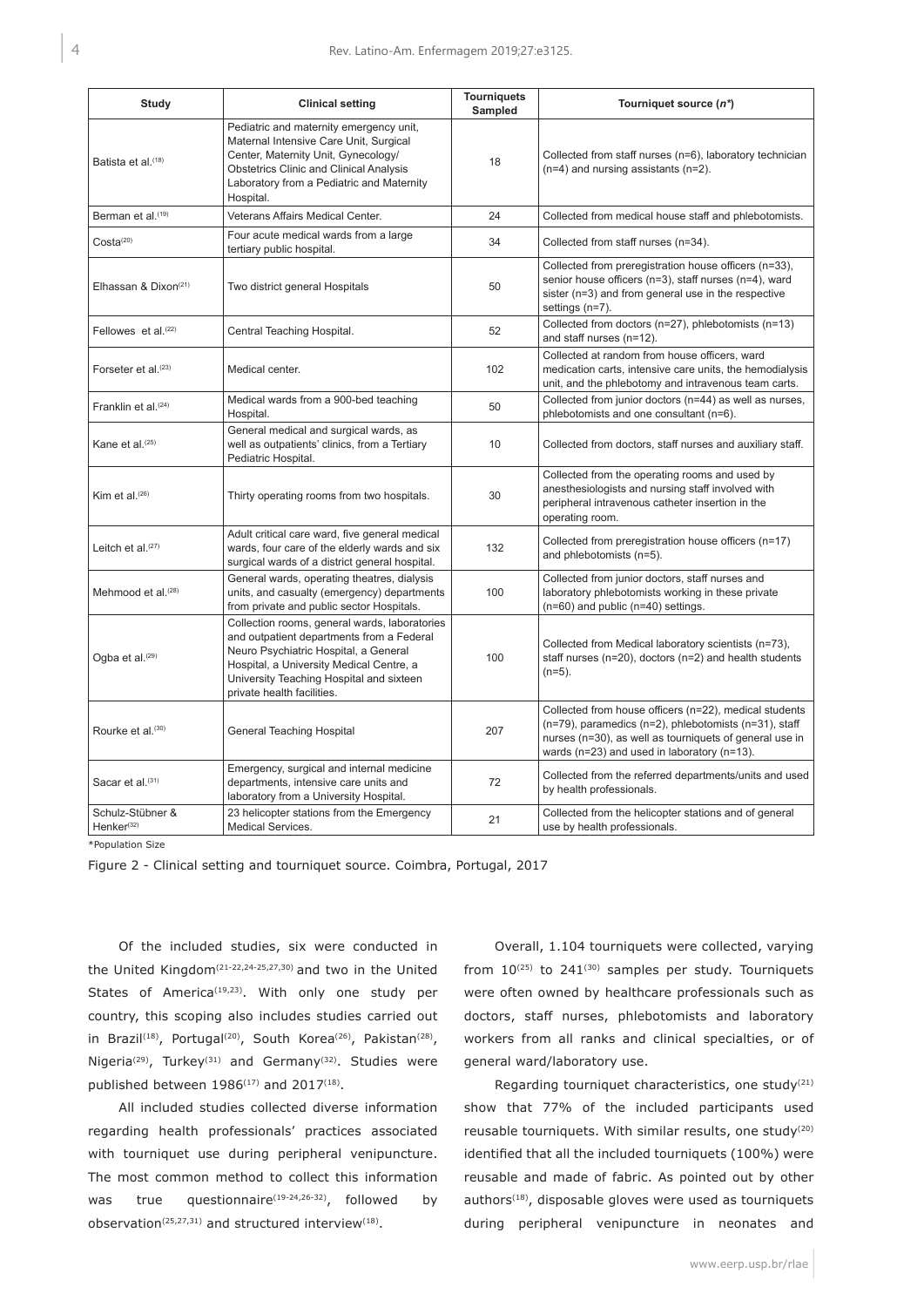infants. Moreover, in another study<sup>(29)</sup> all tourniquets were reusable, with 3% being made of elastic while the remaining were made of rubber. Furthermore, 97% of the health professionals reused their tourniquet and justified this due to the insufficient resources in their units<sup>(29)</sup>.

In one particular study<sup>(25)</sup> results show that  $52\%$ of the health professionals used elastic tourniquets, 39% used "human tourniquets" (application of manual pressure in the limb with or without assistant), 8% used plastic and wipeable tourniquets and 1% used gauze. However, after the introduction of single-use disposable tourniquets in the clinical settings, 52% carried using elastic tourniquets, 27% started using single-use disposable tourniquets and 20% continued applying manual pressure<sup>(25)</sup>.

Other authors(23) found that 96 of the 102 sampled tourniquets were made of latex and six were of rubber with Velcro fastener closures. Interestingly, one study<sup>(19)</sup> verified that medical house staff and phlebotomists, aside from Velcro-covered tourniquets, also commonly used Penrose drains as tourniquets.

Concerning time and frequency of use, five studies considered for how long tourniquets would be in the health professionals' possession<sup>(19,21-22,24,30)</sup>. The lowest length of time found was two consecutive weeks, although some health professionals in the same study used their tourniquets for 104 consecutively weeks<sup>(22)</sup>. In the same study, the mean age for doctors' tourniquets was 11 weeks, for nurses 93 weeks and for phlebotomists 32 weeks<sup>(22)</sup>. The lowest length of time was proximate with other included study, where health professionals used the same tourniquet continuously between three and 24 weeks<sup>(19)</sup>.

In another study<sup>(21)</sup>, the mean tourniquet age was 14 weeks, although one tourniquet was found to be used consecutively for one and half year. Moreover, other authors<sup> $(24)$ </sup> found tourniquets that were being used continuously between two to 208 weeks (median of 39 weeks). Lastly, one particular study<sup>(30)</sup> found that the mean length of time tourniquets had been in a person's possession was 1.86 years, with a range of three days to 7.5 years.

Five studies analyzed the number of times health professionals used these tourniquets during peripheral venipuncture on an average day<sup>(19,21-22,29)</sup>. In one study<sup>(19)</sup>, tourniquets were used with 15 to 20 patients per day, while in another research effort<sup>(21)</sup> this number decreased to three patients. With a similar range, authors in one study<sup>(22)</sup> found that health professionals used their tourniquets 11 patients per day, on average, ranging from one to 30 patients. This number was also verified in another study<sup>(29)</sup>, with 65% of health

professionals using their tourniquet more than 20 patients per day, 15% between 16 to 20 patients, 11% between 11 to 15 patients, while 9% with 10 or less patients per day.

Although tourniquets used during peripheral venipuncture had been used consistently and repeatedly in clinical settings, health professionals only select new tourniquets if the previous one is lost<sup>(21,26,30)</sup>. However, authors in one study<sup>(30)</sup> found that 16% of the included participants replace their tourniquets if visible soiled. Nonetheless, 3% of the participants stated they didn't replace this device voluntarily under any circumstance<sup>(30)</sup>.

In another study<sup>(20)</sup>, 82% of the participants stated they discarded reusable tourniquets if they were soiled with organic matter, 60% if they used them with infected patients and 50% after a period of usage individually perceived as excessive. However, 6% of professionals never contemplated discarding their tourniquets<sup>(20)</sup>.

Four studies analyzed the sharing of tourniquets with other professionals. In one study<sup>(20)</sup> 90% of participating nurses share their tourniquets with other nurses, 52% with doctors and 48% with other allied health professionals. Correspondingly, other authors found that 79% $(21)$  to 83.3% $(18)$  of the sampled tourniquets were often used by more than one health professional during peripheral venipuncture. Additionally, in one study<sup>(30)</sup>  $62\%$  of the health professionals used a tourniquet from another colleague in blood collection, with 96% stating they lost their own.

Interestingly, different authors<sup>(22)</sup> found that 54.7% of the participants didn't use their tourniquet with patients with a known infection. Likewise, 3% of the health professionals in another study<sup>(30)</sup> commented that they specifically used a different tourniquet when the patient was known to have a communicable infectious disease. However, other authors identified opposing practices(31), since health professionals didn't change their tourniquets while caring for patients that were already signaled with Methicillin-resistant *Staphylococcus aureus* (MRSA).

As regards to tourniquet decontamination, in one study, a mere 35.5% of the health professionals disinfected their tourniquets<sup>(22)</sup>. With similar results, authors in another study<sup> $(24)$ </sup> found that 34% of all tourniquets sampled had been cleaned or disinfected before, however no systematized protocol was found by the authors.

In another research effort $(18)$  16.7% of the health professionals disinfected their tourniquets before and after peripheral venipuncture. However, 25% did it once per shift, 16.7% only after peripheral venipuncture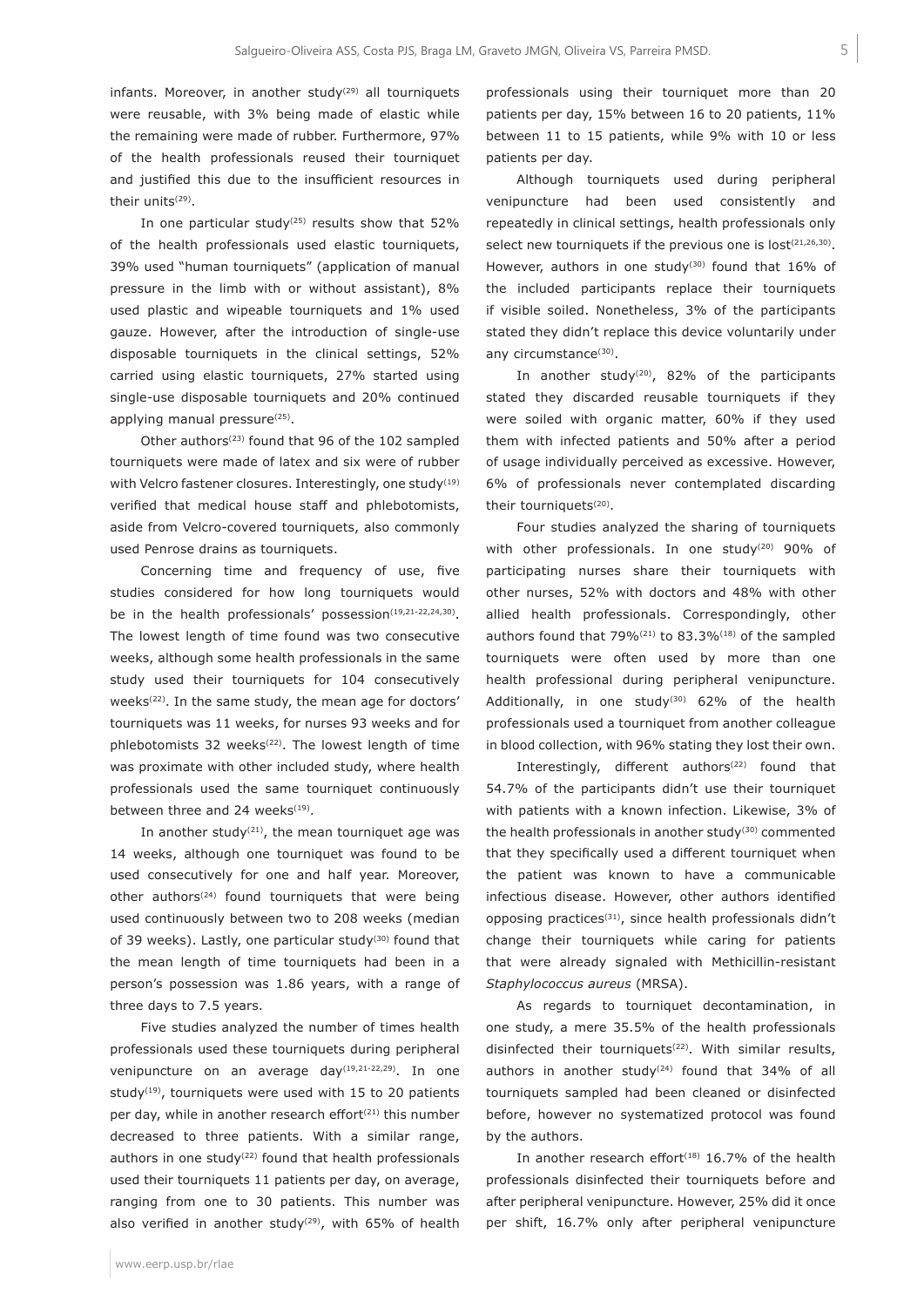and 8.3% per certain unspecific periods. However, no tourniquet decontamination protocol was in place, and 70% ethyl alcohol was used by 66.7% of the health professionals<sup>(18)</sup>. As identified by other authors<sup>(21)</sup>, only 23% of the inquired health professionals cleaned their tourniquets. However, the same authors found no uniformity in the methods employed to clean the nondisposable tourniquets used (e.g., laundering at home versus rubbing with alcohol wipes).

In one study, tourniquet reprocessing protocols were heterogeneous, with most professionals using disinfection wipes after each use and daily machine washing at 60 degrees<sup>(32)</sup>. Furthermore, one author<sup>(20)</sup> identified that 77.6% of the participants stated to disinfect their tourniquets while 32.7% only cleaned them with water and soap. Regarding those who disinfect their tourniquets, only 14% clean them with water and soap before<sup>(20)</sup>. According to the same author, the most frequently used products were 70% ethyl alcohol (50%), followed by common hand disinfectant (16%), chlorhexidine at 1.5m/V (6%) and cetrimide at 15% m/V (2%).

Overall, significant microbiological contamination rates were found, ranging between  $10^{(24)}$  and 100%(21,25-26,30) of all collected tourniquets. Overall, *Staphylococcus* spp. was the most prevalent identified bacterial genus(18-22,24-32), with *S. aureus* being the most frequently found bacterial specie $(18-22,24-31)$ . With equal clinical relevance, tourniquets were also shown to be contaminated with *Enterococcus* spp.(20,26) and Gram negative bacilli such as *Klebsiella*, *Pseudomonas*, *Escherichia coli* and *Acinetobacter baumannii*(28-29,31). Antimicrobial resistance to methicillin emerged as the most frequently identified across all included studies<sup>(19-22,24,27,28,31)</sup> with rates varying between  $2.2<sup>(27)</sup>$ and 44.1%(31)

Six out of the fifteen included studies analyzed other professional practices that could influence the use of a tourniquet during peripheral venipuncture, highlighting hand hygiene and the use of gloves as two practices that, when not followed in accordance with the international recommendations, contribute to the microbiological contamination of these medical devices.

Regarding hand hygiene during peripheral venipuncture and inherent tourniquet use, in one study, 88% of the health professionals stated they didn't wash their hands between patients<sup>(29)</sup>. Similarly, in another study<sup>(27)</sup>, health professionals only washed their hands after glove removal.

Three studies focused on hand washing before and after peripheral venipuncture<sup>(26,30-31)</sup>. In one study<sup>(26)</sup>, 19.4% of the health professionals didn't attempt to perform hand hygiene (with water and soap or alcohol

gel) before performing peripheral venipuncture, while 43.5% did it occasionally and only 37.1% performed it every time. However, after performing peripheral venipuncture, 61.3% washed their hands consistently, 37.1% washed them occasionally and 1.6% never washed them<sup>(26)</sup>.

Similarly, in another research effort<sup>(30)</sup> only 42% of the participants in their study washed their hands before performing venipuncture (72% of these consistently), while 45% washed their hands after the procedure (53% of these consistently). Moreover, in an alternative study<sup>(31)</sup>, the authors initially questioned the participants about their adherence to hand hygiene before and after peripheral venipuncture, and later observed their practices. Regarding the participants' answers, 75.3% stated that they performed hand hygiene before and after venipuncture, with only 26.9% doing it consistently<sup>(31)</sup>. However, 14% stated they only perform hand hygiene after peripheral venipuncture. In the observational period, the authors verified that 45.1% of the nurses performed hand hygiene before and 23.1% after the procedure<sup>(31)</sup>.

The use of gloves during peripheral venipuncture was analyzed in six studies<sup>(23,26-27,29-31)</sup>. In one study<sup>(23)</sup>, only 37% (42/114) of the health professionals routinely wore gloves in tourniquet use. With different results, in an additional study, gloves were only used to handle blood samples from patients in isolation<sup>(27)</sup>. Other authors found that the 48% of the included participants always wore gloves, while 27% used them occasionally(30). Similar results were found in another work(26), with 67.7% of the health professionals never wearing gloves while performing peripheral venipuncture, 27.4% wear them occasionally and 4.9% wear them consistently.

In another research effort<sup> $(31)$ </sup>, 35.5% of the included health professionals reported using gloves during peripheral venipuncture, while 28% didn't. In the same study, 51.6% of the professionals reported changing gloves between different patients<sup>(31)</sup>. However, during the observational period, 58.2% of the professionals didn't use gloves, and 21.4% didn't changed them between patients or between different procedures with the same patient<sup>(31)</sup>. Additionally, another authors<sup>(29)</sup> found that 92% of the included participants in their study didn't discard their gloves between different patients.

#### **Discussion**

The purpose of this scoping review was to map the evidence from studies that focused on health professionals' practices related with tourniquet use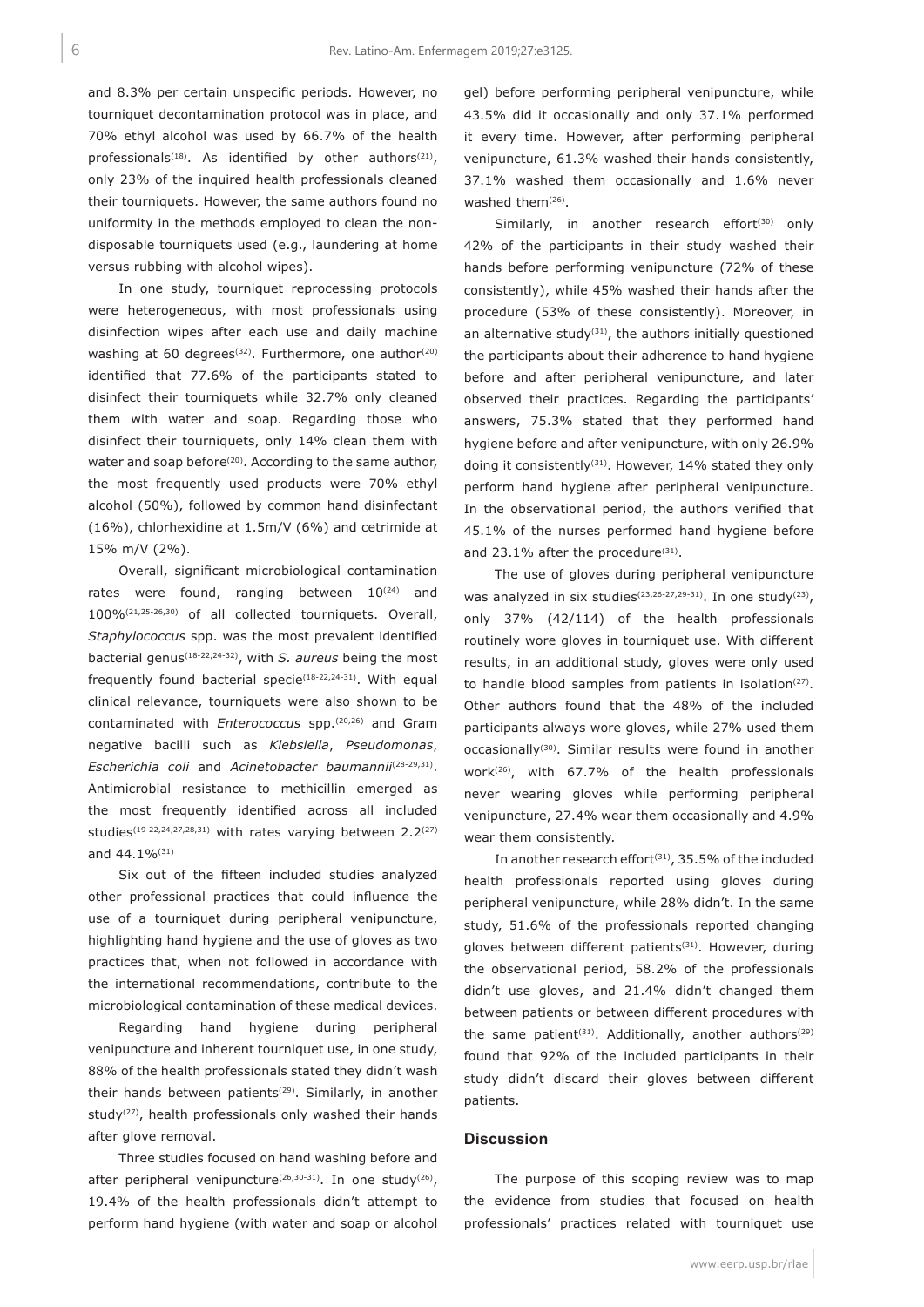during peripheral venipuncture. To meet this goal, 15 primary studies were included in this review. Although the inclusion of studies in this review did not limit the year or setting of publication, the included studies were published after 1986, in diverse international settings, which indicates that the scientific and professional community recognize the need to analyze such practices given inherent risks to quality and safety.

Transversally, the focus on the practices of the professionals in tourniquet use was not consensual among authors. We verified that some studies focused on tourniquet characteristics(18-21,23,25,29), reuse of this device between patients<sup>(19,21-22,29)</sup>, decontamination practices(18,20-22,24,32) and tourniquet sharing between professionals(18,20-21,30), while other studies also analyzed associated professional practices that could interfere with tourniquet use, such as hand hygiene<sup>(26-27,29-31)</sup> and the use of gloves<sup> $(23,26-27,29-31)$ </sup> during peripheral venipuncture. Therefore, mapping the existing evidence on this subject was purely described, and no further comments can be made regarding divergent practices between different professional categories or geographical and clinical settings.

In this review, some studies<sup>(18-21,23,25,29)</sup> have indicated that reusable tourniquets are employed during peripheral venipuncture (made of common plastic, silicone, velcro or fabric), although the use of other medical devices (e.g., gloves<sup> $(18)$ </sup>, gauze $(25)$  and drains<sup>(19)</sup>) or techniques (e.g., manual pressure<sup>(25)</sup>) were also reported as an alternative practice by health professionals. This reality hampers any feasible attempts of an aseptic technique during peripheral venipuncture, constituting a risk to the quality and safety of care provided to patients<sup>(5)</sup>.

According to the Spaulding classification $(12)$ , tourniquets can be classified as non-critical medical devices since they are used by health professionals in areas with intact skin. However, given the proximity between the area of tourniquet application and the puncture site (an entry point into the patient's bloodstream), and the professional's need to manipulate it throughout the procedure (e.g., releasing the tourniquet after locating a vein), the risk of microbial migration is increased. Therefore, we consider that tourniquets should be considered and used in clinical practice as semi-critical devices, requiring high level reprocessing practices<sup>(12)</sup>.

In this review, all the included studies $(18-32)$ evidenced considerable microbiological contamination rates and bacterial diversity, which may be explained by the overall lack of appropriated reprocessing practices before and after tourniquet use during peripheral venipuncture. International recommendations state

www.eerp.usp.br/rlae

that health organizations should ensure that the reusable tourniquets can be decontaminated as per manufacturers guidelines between patient use<sup>(11,13)</sup>. Nevertheless, in none of the included studies clear institutional tourniquet decontamination protocols have been reported. This may explain the existence of different practices, not only in terms of their systematization (frequency and duration), but also regarding the technique and cleaning/disinfection agents used. Nonetheless, the absence of these data makes it impossible to truly discuss whether health professionals adopt these practices despite the existence of evidence and defined protocols for this purpose in their units/departments.

Such professional practices may constitute a potential risk for microbial cross-contamination between patients due to inefficient tourniquet decontamination, since factors like material contamination level, concentration and exposure time of the applied disinfectant, physical characteristics of the clinical material (cracks, lumens, etc.), presence of biofilm, temperature and solution pH level may also affect the effectiveness of the decontamination process<sup>(33)</sup>.

Only one study evidenced that a small number of health professionals attempted to clean their tourniquets with water and soap before disinfecting them(20). Moreover, in this review, we found that a significant number of health professionals disinfected their tourniquets with alcohol-based products<sup>(18,20,32)</sup>, which do not penetrate well into protein-based matter<sup>(12)</sup>. These results are noteworthy, since the chemical action of commonly used agents for the disinfection of medical devices is counteracted by the presence of organic matter like blood<sup>(14)</sup>.

Moreover, associated professional practices such as lack of systematized hand hygiene and underuse of gloves during peripheral venipuncture may have contributed to the microbiological contamination of these devices, or vice-versa. These results pose significant risk to patient safety and care, especially when considering that the tourniquets included in this review were contaminated with pathogenic species such as *S.*  aureus(18-22,24-31)*, Klebsiella, Pseudomonas, Escherichia coli* and *Acinetobacter baumanni*(28-29,31), with significant antimicrobial resistances, which can negatively impact patient clinical outcomes<sup>(19-22,24,27-28,31)</sup>. Such risks are aggravated when we consider that a significant number of the tourniquets analyzed in this review were used in clinical settings such as intensive care units $(18,23,27,31)$ , operating theatres<sup>(18,26-27)</sup>, dialysis units<sup>(23,28)</sup>, maternal and pediatric units<sup> $(18,25)$ </sup>, where we commonly find patients whose already weakened clinical condition predisposes them to nosocomial infections.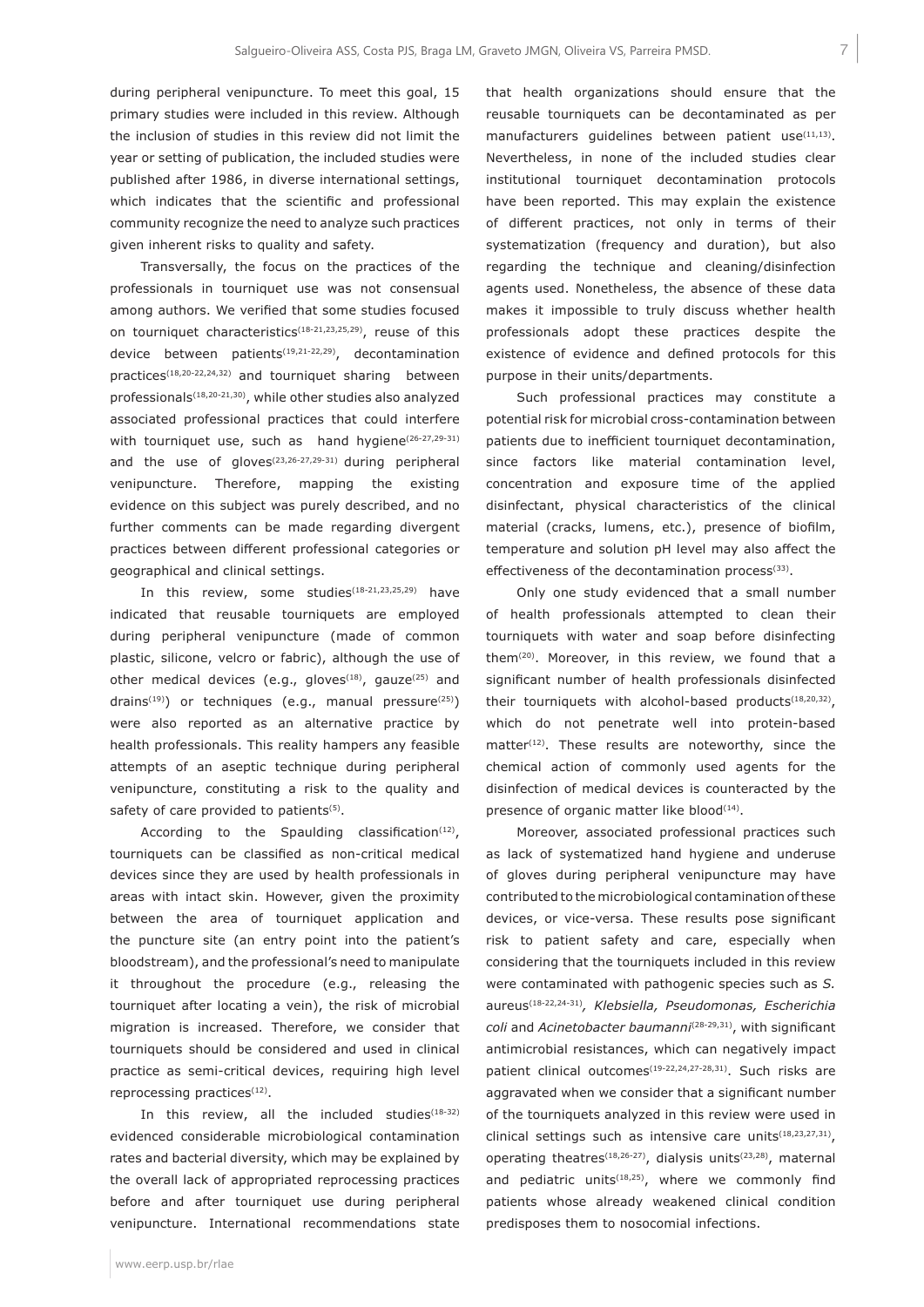Nevertheless, international recommendations clearly state that tourniquets made of materials which cannot be properly decontaminated should not be used and disposable equipment should be implemented wherever possible<sup> $(11,13)$ </sup>. In this review, prior to any intervention by the authors, no study was found where single-use tourniquets were available in their clinical settings. However, later on in one study, single-use disposable tourniquets were introduced to health professionals, but only 27% started and continued to use them<sup>(25)</sup>. Therefore, even if the re-use of tourniquets is justified by some participants because of insufficient resources in their units<sup>(29)</sup>, the introduction of single-use disposable devices may not be enough to make professionals aware of the risk associated with tourniquet use during peripheral venipuncture.

This result may explain why changing current professional practices related to tourniquet use during peripheral venipuncture is not a linear intervention, and should attend to more variables at an individual (e.g., perception of risk, motivation and workload and ratios) and organizational level (e.g., costs of acquisition, supply periods and organizational structural barriers).

As an example, some authors<sup>(23,26-27,29-31)</sup> identified two main professional practices during peripheral venipuncture that can contribute to tourniquet contamination: hand hygiene and glove use. International guidelines recommend that hand hygiene should be performed before inserting a peripheral vascular catheter (or even, before contacting a patient), after contact with the patient's intact or nonintact skin (or with body fluids or excretions, such as blood) and after contact with inanimate objects (including medical equipment such as tourniquets) in the immediate vicinity of the patient<sup>(4-5,13)</sup>. However, reported practices evidence that hand hygiene moments aren't strictly followed by health professionals. Before peripheral venipuncture, observed adherence rates varied from  $37.1\%$ <sup>(26)</sup> to  $45.1\%$ <sup>(31)</sup>, which further increases the chances of tourniquet contamination even before being in contact with the patient's skin, posing a risk of cross-contamination. On the same line of thought, after peripheral venipuncture, observed adherence rates to hand hygiene varied between  $23.1\%^{(31)}$  and 61.3%(26). It is worth mentioning that higher rates of non-conformity were found in other studies $(27,29)$ , but these were self-reported by health professionals, and might not correspond to their actual practice in clinical setting.

Using appropriate personal protective equipment, such as well-fitting gloves, during peripheral venipuncture is a well-established international recommendation. However, most studies verified that gloves weren't changed in patient care when torn or heavily contaminated, or if moving from a contaminated body site to a clean body site<sup>(26,29,31)</sup>.

Additionally, some authors verified that the same pair of gloves was used when caring for more than one patient<sup>(29,31)</sup>, hindering care safety and quality due to the high risk of cross-contamination(5). Glove use should be timely and applied immediately before and removed immediately after procedures involving peripheral venipuncture, taking in consideration not only the procedure being undertaken, but also the contact with susceptible sites or devices such as tourniquets<sup>(4,13)</sup>.

Therefore, the outlined evidence resulting from this scoping review proves that it is essential to have a quality assurance/management system in place regarding the use and reprocessing of medical devices that can pose an health risk to patients and health professionals<sup>(12)</sup>. Clinical settings must have recordkeeping policies in place, which require professionals to document the type of tourniquet used during venipuncture and what precautions have been taken to prevent cross-contamination. Clinical settings must have a risk management and audit system in place $(12)$ , ensuring that non-conformances, incidents and errors related to tourniquet use during peripheral venipuncture are identified promptly, investigated, evaluated and documented.

Furthermore, tourniquet contamination may pose an health risk to the professionals themselves $(20)$ , given the direct and recurrent contact between the device and their hands. Tourniquets are often kept in the professional's uniform pockets<sup> $(20)$ </sup> or in a place of free and shared access between professionals, such as intravenous carts or cabinet drawers<sup>(20-21,23,26,30-32)</sup>, which may constitute an occupational health risk. Thus, specific safety policies and procedures should be implemented, focusing on staff education and training regarding the risks associated with the use of this device, with the breakdown of the current realities in the clinical settings that sustain the results found. Nevertheless, it is also important to emphasize the central role of educational institutions in the education of nursing and medical students in the use of medical devices that can pose a risk to patient's clinical condition, such as the tourniquet during peripheral venipuncture, since underwhelming results were found in studies that included a large student sample<sup>(29-30)</sup>.

This scoping review presents as limitations the inclusion of studies in only four languages (English, Portuguese, French and Spanish) and the inclusion of studies from the selected six databases and three repositories, which may have limited the access to other relevant data.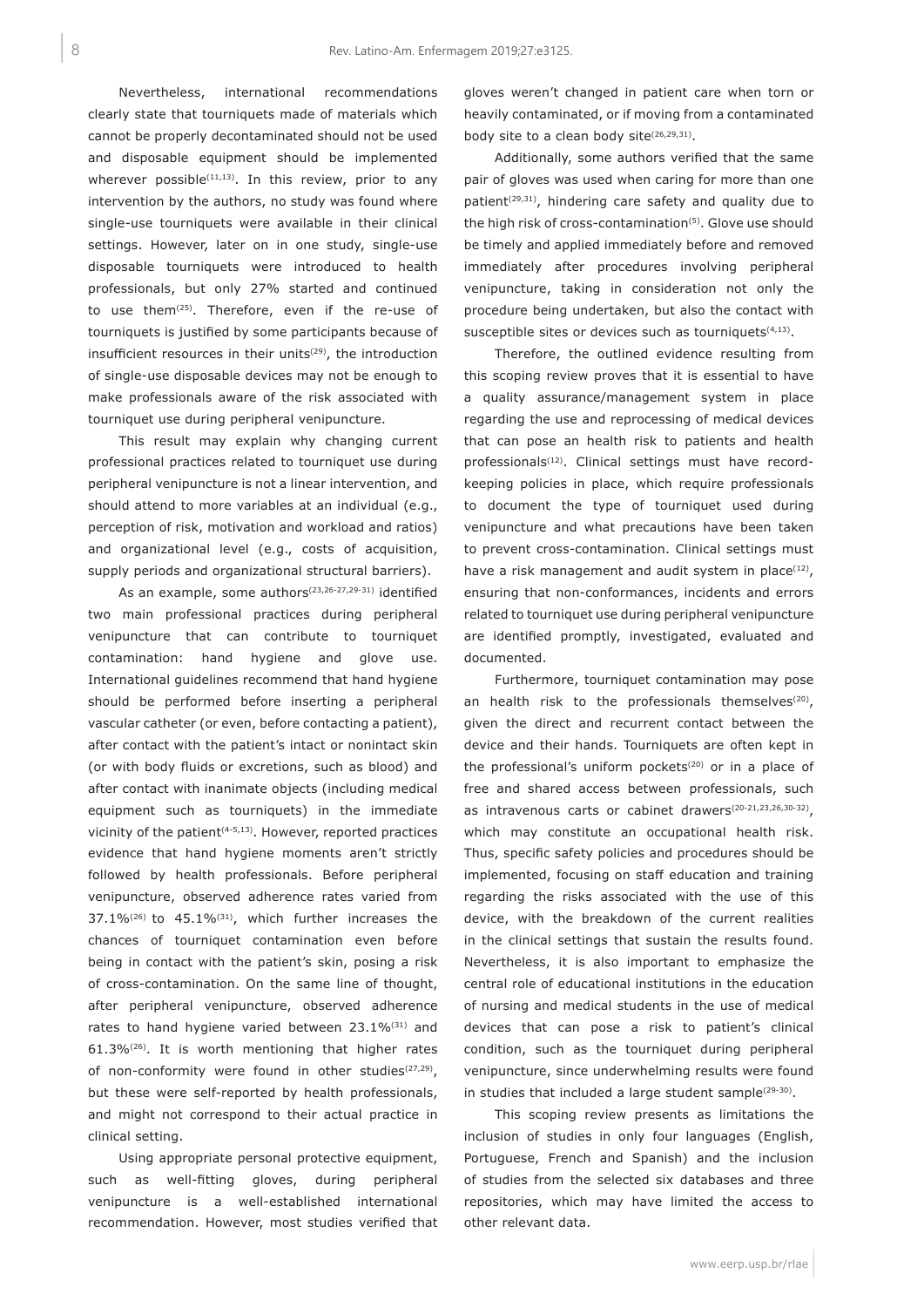We hope that from the outlined realities identified throughout this review new lines of research may emerge, with contributions beyond the thematic awareness, but as a support for the reformulation and restructuring of existing practices, devices and policies in the clinical settings related to tourniquet use during the peripheral venipuncture. For that reason, it would be important to produce scientific evidence on the impact of certain observed practices (e.g., recurrent tourniquet disinfection between users) in the potential contamination of these devices and associated complications verified in procedures with peripheral venipuncture. In addition, further research should be done in order to correlate the microbiological contamination of the tourniquets use during peripheral venipuncture and the patient's puncture site (and catheter tip, when reporting to peripheral catheterization), establishing if the genetic profile of the found bacteria is identical.

#### **Conclusion**

This scoping review allowed the mapping of professional practices related to tourniquet use during peripheral venipuncture. The gathered evidence suggests that health professionals are not uniform in their approach and do not follow the principles established in international guidelines, thus contributing to tourniquet contamination, with potential implications on the quality, safety and effectiveness of the care provided to the patient.

It should be highlighted that tourniquet contamination does not appear to be a concern of professionals during peripheral venipuncture, one of the most frequent procedures in clinical practice, since only a limited number of studies identified practices related to tourniquet disinfection, substitution after single-use or risk-related measures performed in specific cases (e.g., patients in isolation).

Therefore, given the underwhelming results found in the literature, we hope that the mapping of current practice motivates new research efforts that aim to analyze the impact of implementing single-use tourniquets (e.g., cost-effect) or professional education and training regarding tourniquet reprocessing practices (e.g., disinfection and single-patient allocation) on the contamination of the puncture site and peripheral venous catheter.

#### **References**

1. Marsh N, Webster J, Mihala G, Rickard C. Devices and dressings to secure peripheral venous catheters:

A Cochrane systematic review and meta-analysis. Int J Nurs Stud. 2017;(67):12-9. doi: http://dx.doi. org/10.1016/j.ijnurstu.2016.11.007

2. Rickard C, Webster J, Wallis M, Marsh N, McGrail M, French V, et al. Routine versus clinically indicated replacement of peripheral intravenous catheters: a randomised controlled equivalence trial. Lancet. 2012;380(9847):1066-74. doi: https://doi. org/10.1016/S0140-6736(12)61082-4

3. Wallis M, McGrail M, Webster J, Marsh N, Gowardman J, Playford E, et al. Risk Factors for Peripheral Intravenous Catheter Failure: A Multivariate Analysis of Data from a Randomized Controlled Trial. Infect Control Hosp Epidemiol. 2014;35(01):63-8. doi: https://doi. org/10.1086/674398

4. Gorski L, Hadaway L, Hagle M, McGoldrick M, Orr M, Doellman D. Infusion Nursing: Standards of Practice. J Infusion Nurs. [Internet].2016 Jan/Feb [cited Feb 18, 2018];39(1S). Available from: http://source.yiboshi.co m/20170417/1492425631944540325.pdf

5. Veiga B, Henriques E, Barata F, Santos F, Santos I, Martins M, et al. Manual de Normas de Enfermagem: Procedimentos Técnicos [Internet]. Administração Central do Sistema de Saúde, IP.; 2011 [cited Feb 18, 2018]. Available from: http://cdi-esss. weebly.com/uploads/5/3/6/8/53684907/manual\_ enfermagem\_15\_07\_2011.pdf

6. Hassan M, Gonzalez E, Hitchins V, Ilev I. Detecting bacteria contamination on medical device surfaces using an integrated fiber-optic mid-infrared spectroscopy sensing method. Sens. Actuator B-Chem. 2016;231:646- 54. doi: https://doi.org/10.1016/j.snb.2016.03.044

7. Livshiz-Riven I, Borer A, Nativ R, Eskira S, Larson E. Relationship between shared patient care items and healthcare-associated infections: A systematic review. Int J Nurs Stud. 2015;52(1):380-92. doi: https://doi. org/10.1016/j.ijnurstu.2014.06.001

8. Harris P, Ashhurst-Smith C, Berenger S, Shoobert A, Ferguson J. Adhesive tape in the health care setting: another high-risk fomite?. Med J Aust. 2011;196(1):34. doi: 10.5694/mja11.11211

9. McNichol L, Lund C, Rosen T, Gray M. Medical adhesives and patient safety: state of the science: consensus statements for the assessment, prevention, and treatment of adhesive-related skin injuries. Orthop Nurs. 2013;32(5):267-81. doi: 10.1097/ NOR.0b013e3182a39caf.

10. Aftab H, Zia B, Zahid M, Raheem A, Beg M. Knowledge, Attitude, and Practices of Healthcare Personnel Regarding the Transmission of Pathogens via Fomites at a Tertiary Care Hospital in Karachi, Pakistan. Open Forum Infect Dis. 2015;3(1):ofv208. doi: 10.1093/ ofid/ofv208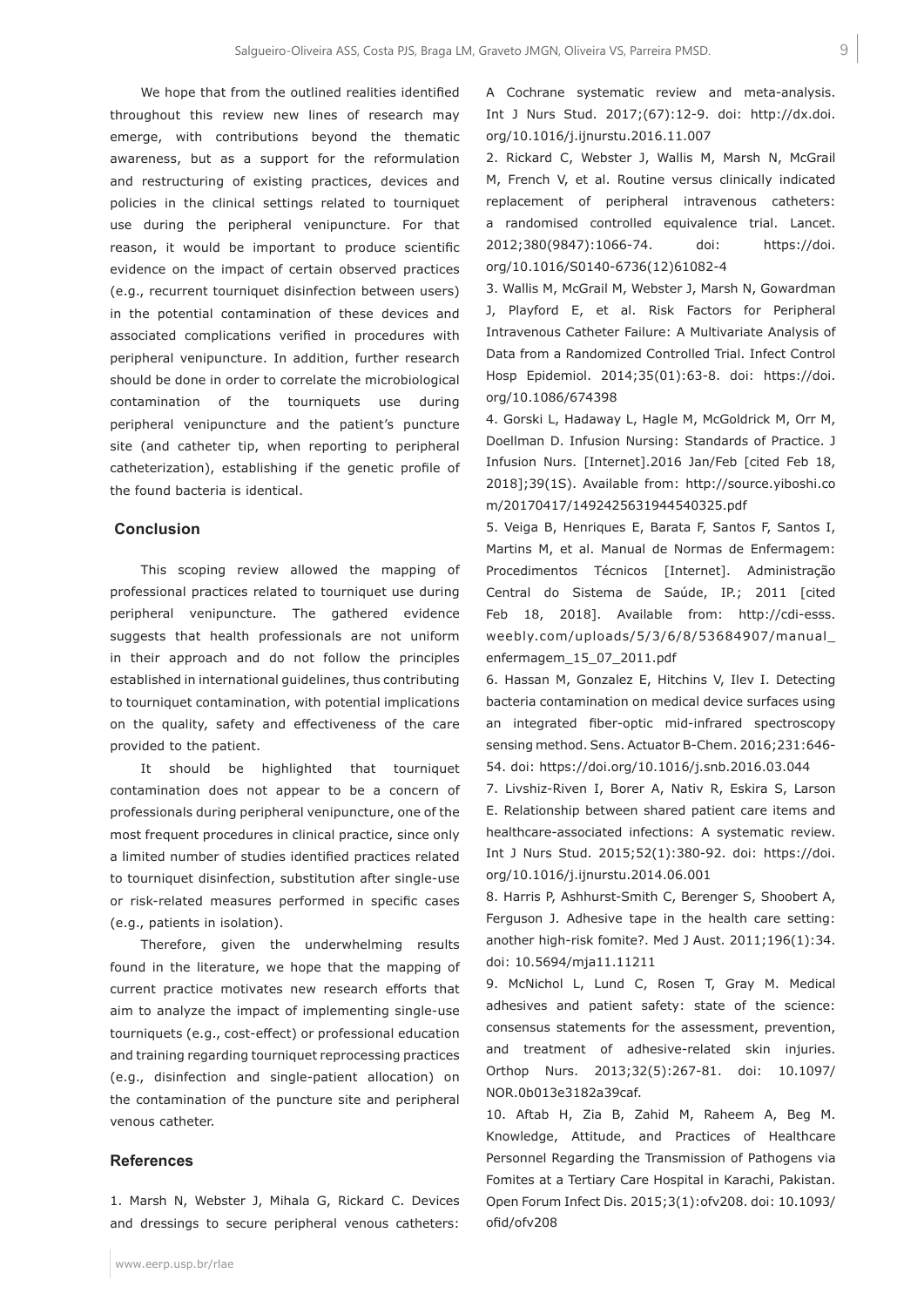11. World Health Organization. WHO Guidelines on drawing blood: best practices in phlebotomy [Internet]. Geneva: World Health Organization; 2010 [cited Feb 18, 2018]. Available from: http://www.euro.who.int/\_\_ data/assets/pdf\_file/0005/268790/WHO-guidelineson-drawing-blood-best-practices-in-phlebotomy-Eng. pdf?ua-1

12. World Health Organization. Decontamination and reprocessing of medical devices for health-care facilities [Internet]. Geneva, Switzerland: WHO Document Production Services; 2016 [cited Feb 18, 2018]. Available from: http://apps.who.int/iris/bitstream/ handle/10665/250232/9789241549851-eng.pdf; jsessionid=8A31A5D88F0A11F521B3CCCA8EE23F5F? sequence=1

13. Royal College of Nursing. Standards for infusion therapy [Internet]. London: Royal College of Nursing; 2016 [cited Feb 18, 2018]. Available from: https:// www.rcn.org.uk/-/media/royal-college-of-nursing/ documents/publications/2016/december/005704.pdf

14. Pinto A, Phan T, Sala G, Cheong E, Siarakas S, Gottlieb T. Reusable venesection tourniquets: a potential source of hospital transmission of multiresistant organisms. Med J Aust. 2011;195(5):276-9. doi: 10.5694/mja11.10333 15. Hensley D, Krauland K, McGlasson D. Acinetobacter baumannii and MRSA contamination on reusable phlebotomy tourniquets. Clin Lab Sci. [Internet]. 2010 June [cited Feb 18, 2018];23(3):151-6. Available from: https://www.researchgate.net/publication/45826249\_ Acinetobacter\_baumannii\_and\_MRSA\_contamination\_ on reusable phlebotomy tourniquets

16. Peters M, Godfrey C, Khalil H, McInerney P, Parker D, Soares C. Guidance for conducting systematic scoping reviews. Int J Evid Based Healthc. 2015;13(3):141-6. doi: 10.1097/xeb.0000000000000050

17. Pearson A, Wiechula R, Court A, Lockwood C. The JBI model of evidence-based healthcare. Int J Evid Based Healthc. 2005;3(8):207-15. doi: 10.1111/j.1479- 6988.2005.00026.x.

18. Batista K, Tipple A, Leão-Vasconcelos L, Ribeiro E, Prado M. Contamination of tourniquets for peripheral intravenous puncture. Acta Paul Enferm. 2015;28(5):426-32. doi: http://dx.doi. org/10.1590/1982-0194201500072

19. Berman D, Schaefler S, Simberkoff M, Rahal J. Tourniquets and nosocomial Methicillin-Resistant *Staphylococcus Aureus* infections. N Engl J Med. 1986;315(8):514-5. doi: 10.1056/ NEJM198608213150812

20. Costa P. Gestão de material clínico de bolso por enfermeiros: fatores determinantes e avaliação microbiológica [Internet]. Nursing School of

Coimbra; 2017. Available from: http://web.esenfc. pt/?url=RruTyEuU

21. Elhassan H, Dixon T. MRSA contaminated venepuncture tourniquets in clinical practice. Postgrad Med J. 2012;88(1038):194-7. doi: 10.1136/ postgradmedj-2011-130411

22. Fellowes C, Kerstein R, Clark J, Azadian B. MRSA on tourniquets and keyboards. J Hosp Infect. 2006;64(1):86-8. doi: 10.1016/j.jhin.2006.04.018

23. Forseter G, Joline C, Wormser G. Blood contamination of tourniquets used in routine phlebotomy. Am J Infect Control. 1990;18(6):386-90. doi: https://doi. org/10.1016/0196-6553(90)90253-O

24. Franklin G, Bal A, McKenzie H. Phlebotomy tourniquets and MRSA. J Hosp Infect. 2007;65(2):173- 5. doi: 10.1016/j.jhin.2006.10.010

25. Kane L, Krischock L, Lucas C. Phlebotomy tourniquets-vectors for bacterial pathogens. Arch Dis Child. 2011;96(S1):A47-A48. doi: 10.1136/ adc.2011.212563.105

26. Kim J, Ahn H, Lee E, Chae H. Anesthesiologist's hand hygiene and disinfection of reusable rubber tourniquet with alcohol swabs before intravascular cannulation. Korean J Anesthesiol. 2014;67(Suppl):S9. doi: 10.4097/ kjae.2014.67.S.S9

27. Leitch A, McCormick I, Gunn I, Gillespie T. Reducing the potential for phlebotomy tourniquets to act as a reservoir for meticillin-resistant Staphylococcus aureus. J Hosp Infect. 2006;63(4):428-31. doi: 10.1016/j. jhin.2006.03.006

28. Mehmood Z, Mubeen S, Afzal M, Hussain Z. Potential Risk of Cross-Infection by Tourniquets: A Need for Effective Control Practices in Pakistan. Int J Prev Med. [Internet]. 2014 Sept [cited Feb 18, 2018];5(9):119- 24. Available from: https://www.ncbi.nlm.nih.gov/pmc/ articles/PMC4192773/

29. Ogba O, Selekeowei T, Otu-Bassey I. Infection Transmission Potential of Reusable Phlebotomy Tourniquet in Selected facilities in Calabar, Nigeria. Eur J Pharm Med Res. [Internet]. 2016 Sept [cited Feb 18, 2018];3(10):96-100. Available from: http://www. ejpmr.com/admin/assets/article\_issue/1475484256.pdf 30. Rourke C, Bates C, Read R. Poor hospital infection control practice in venepuncture and use of tourniquets. J Hosp Infect. 2001;49(1):59-61. doi: 10.1053/ jhin.2001.1038

31. Sacar S, Turgut H, Kaleli I, Cevahir N, Asan A, Sacar M, et al. Poor hospital infection control practice in hand hygiene, glove utilization, and usage of tourniquets. Am J Infect Control. 2006;34(9):606-9. doi: 10.1016/j. ajic.2006.02.006

32. Schulz-Stübner S, Henker J. Tourniquet Contamination in Helicopter Emergency Medicine Services in Germany.